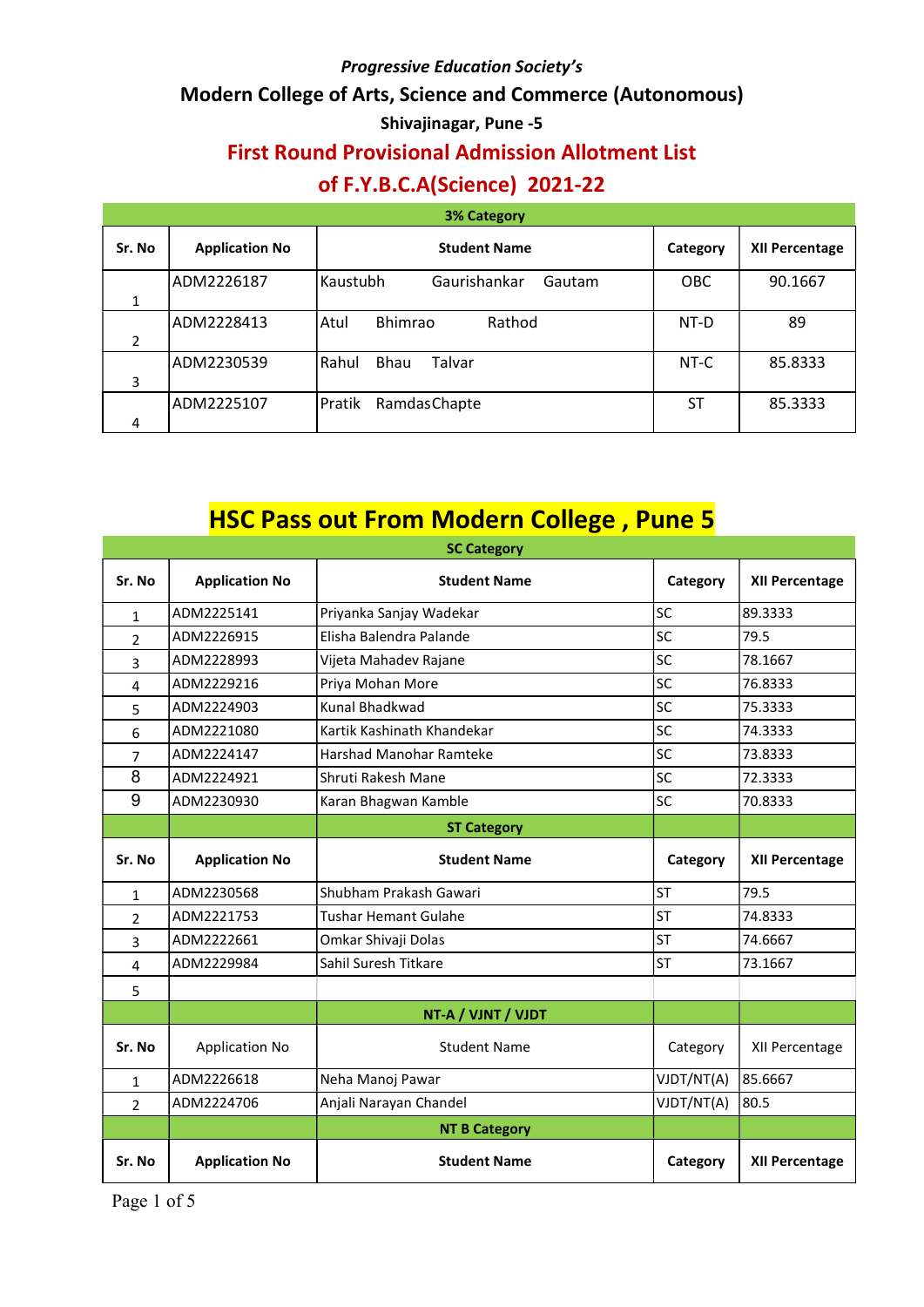# Modern College of Arts, Science and Commerce (Autonomous)

#### Shivajinagar, Pune -5

## First Round Provisional Admission Allotment List

# of F.Y.B.C.A(Science) 2021-22

| 1              | ADM2221772            | <b>Ishwar Eknath Panchal</b> | NT(B)      | 65.2308               |
|----------------|-----------------------|------------------------------|------------|-----------------------|
| $\overline{2}$ | ADM2230886            | Ananta Raghunath Panchal     | NT(B)      | 61.5                  |
|                |                       | <b>NT C Category</b>         |            |                       |
| Sr. No         | <b>Application No</b> | <b>Student Name</b>          | Category   | XII Percentage        |
| 1              | ADM2224389            | Raj Gajanan Borhade          | NT(C)      | 78.3333               |
| $\overline{2}$ | ADM2225709            | Samarth Birappa Khandekar    | NT(C)      | 62.3333               |
|                |                       | <b>NT D Category</b>         |            |                       |
| Sr. No         | <b>Application No</b> | <b>Student Name</b>          | Category   | XII Percentage        |
| 1              | ADM2225505            | Sandhya Damodhar Khade       | NT(D)      | 87.1667               |
|                |                       | <b>SBC Category</b>          |            |                       |
| Sr. No         | <b>Application No</b> | <b>Student Name</b>          | Category   | <b>XII Percentage</b> |
| 1              | ADM2224743            | Vaishnavi Madhukar Samal     | SBC        | 87.1667               |
| $\overline{2}$ | ADM2229279            | Priyanka Rajendra Tikole     | SBC        | 86.3333               |
|                |                       | <b>OBC Category</b>          |            |                       |
| Sr. No         | <b>Application No</b> | <b>Student Name</b>          | Category   | XII Percentage        |
| $\mathbf{1}$   | ADM2221726            | Darshana Sanjay Metange      | OBC        | 93                    |
| 2              | ADM2225496            | <b>Suyog Govind Abhang</b>   | OBC        | 89.1667               |
| 3              | ADM2227927            | Mahesh Chandrakant Ravaji    | OBC        | 89                    |
| 4              | ADM2226708            | Ruchi Bhavarlal Patil        | OBC        | 84.8333               |
|                | 5ADM2227785           | Vedant Sanjay Khadke         | OBC        | 84.1667               |
|                | 6ADM2223512           | Shivam Siddhnath Patel       | <b>OBC</b> | 82.8333               |
|                | ADM2221070            | Meghana Ramesh Jintikar      | <b>OBC</b> | 80.1667               |
|                | 8ADM2221959           | Anal Prasad Sarolkar         | OBC        | 79.5                  |
|                | 9ADM2227486           | Krushna Girish Wakchaure     | OBC        | 77.6667               |
|                | 10 ADM2224916         | Gaurav Rajendra Shinde       | <b>OBC</b> | 74.6667               |
|                | 11 ADM2226142         | Tofik Jasim Ansari           | OBC        | 74                    |
|                | 12 ADM2226054         | Taufeeque Rahim Manyar       | OBC        | 72.5                  |
|                | 13 ADM2223841         | Omkar Sagar Salunke          | OBC        | 70.1538               |
|                | 14 ADM2222239         | Varun Chandrashekhar Patil   | OBC        | 69.3333               |
|                |                       | <b>EWS Category</b>          |            |                       |
| Sr. No         | <b>Application No</b> | <b>Student Name</b>          | Category   | XII Percentage        |
| 1              | ADM2225341            | Ashwaraj Avinash Kharat      | EWS        | 91.5                  |
| 2              | ADM2222921            | Akanksha Sachin Deshmukh     | EWS        | 87.1667               |
| 3              | ADM2226513            | Sakshi Ashok Gawali          | EWS        | 74                    |
|                |                       | <b>OPEN Category</b>         |            |                       |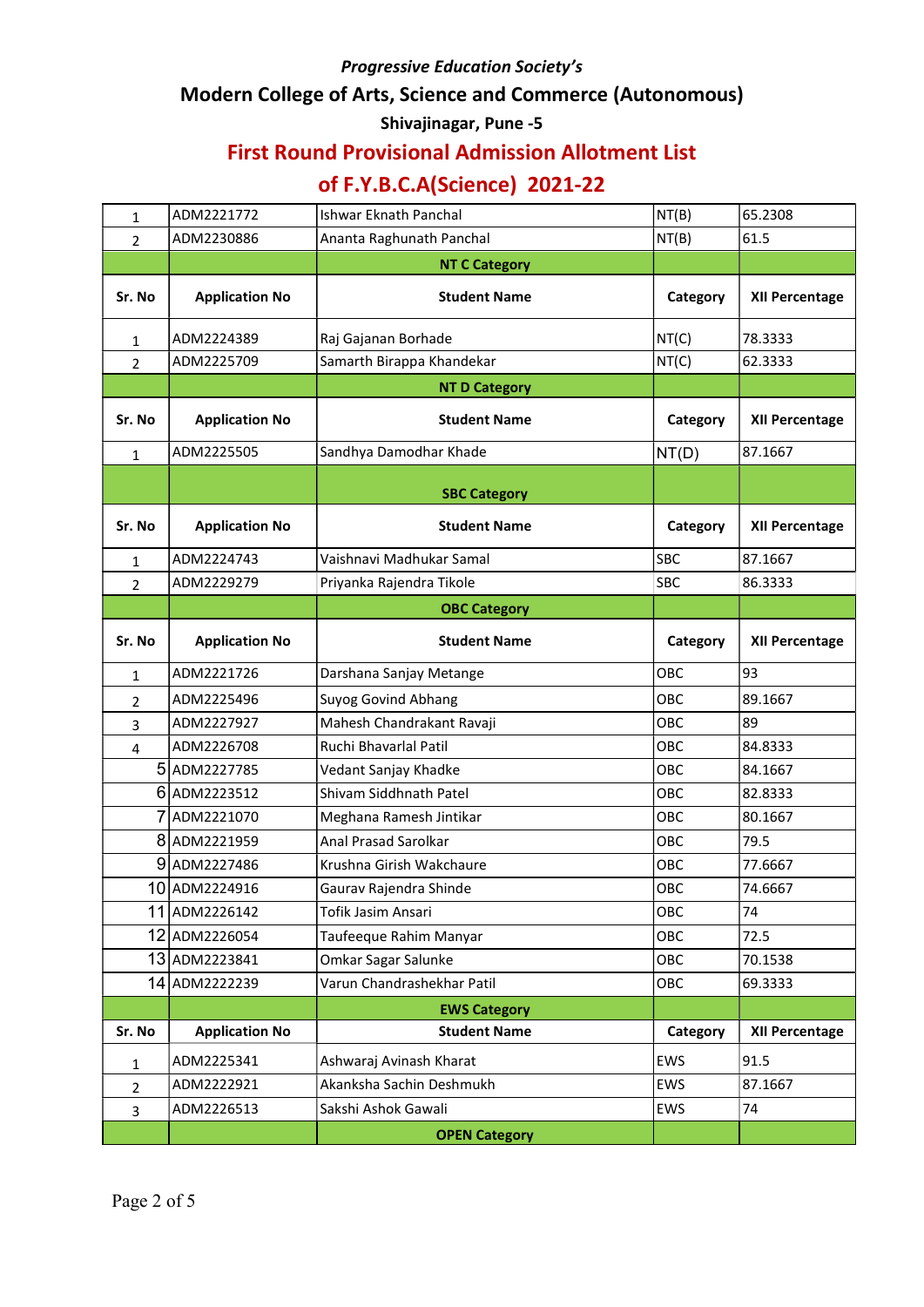# Modern College of Arts, Science and Commerce (Autonomous)

#### Shivajinagar, Pune -5

## First Round Provisional Admission Allotment List

# of F.Y.B.C.A(Science) 2021-22

| Sr. No                                                     | <b>Application No</b> | <b>Student Name</b>                                        | Category  | <b>XII Percentage</b> |
|------------------------------------------------------------|-----------------------|------------------------------------------------------------|-----------|-----------------------|
| 1                                                          | ADM2225627            | Beauty Kumari Anuj Sharma                                  | Open      | 94.8333               |
| $\overline{2}$                                             | ADM2225576            | Aayush Santosh Pandey                                      | Open      | 88.1667               |
| 3                                                          | ADM2222885            | Diya Manoj Das                                             | Open      | 87                    |
| 4                                                          | ADM2222368            | Jenith Arun Swamy                                          | Open      | 85.3333               |
| 5                                                          | ADM2228012            | Sayali Dhanaji Sabale                                      | Open      | 84.5                  |
| 6                                                          | ADM2230219            | Ruchira Yogesh Bahirat                                     | Open      | 82.1667               |
| 7                                                          | ADM2226581            | Pratik Sunil Pandarkar                                     | Open      | 81.3333               |
| 8                                                          | ADM2225344            | Pratik Yuvraj Bhosale                                      | Open      | 80.3333               |
| $\boldsymbol{9}$                                           | ADM2230445            | Gauri Ajit Dalvi                                           | Open      | 80.3333               |
| 10                                                         | ADM2227491            | Devidas Narayan Shinde                                     | Open      | 80.1667               |
| 11                                                         | ADM2225330            | Madhura Vinay Saraf                                        | Open      | 80                    |
| 12                                                         | ADM2225371            | Siddhesh Santosh Chalke                                    | Open      | 78.8333               |
| 13                                                         | ADM2223963            | Mansi Sandeep Bhegade                                      | Open      | 75.6667               |
| 14                                                         | ADM2224679            | Gorkshanath Sakharam Parab                                 | Open      | 75.3333               |
| 15                                                         | ADM2221467            | Karan Nityanand Bhowmick                                   | Open      | 75.2222               |
| 16                                                         | ADM2223984            | Rohit Rakesh Verma                                         | Open      | 75.1667               |
| 17                                                         | ADM2228139            | Sahil Chandan Thakur                                       | Open      | 71.3333               |
| 18                                                         | ADM2228062            | SHRUTI BALASAHEB HARGUDE                                   | Open      | 70.6667               |
| 19                                                         | ADM2229083            | Prathamesh Laxman Wadne                                    | Open      | 69.1667               |
| 20                                                         | ADM2223594            | Ashwini Satish Shitole                                     | Open      | 62.1667               |
| 21                                                         | ADM2229251            | Anshul Sunil Angolkar                                      | Open      | 60.1538               |
| 22                                                         | ADM2229299            | Kajal Datta Jogdankar                                      | Open      | 58                    |
| 23                                                         | ADM2225995            | <b>Tejas Dimble</b>                                        | Open      | 53.3333               |
| 24                                                         | ADM2223981            | Soham Rahul Bhandari                                       | Open      | 48.7692               |
| 25                                                         | ADM2226086            | Aditya Sanjay Gaikwad                                      | Open      | 48.6154               |
| 26                                                         | ADM2222712            | Sachin Shivraj Tadkale                                     | Open      | 47.5385               |
| <b>HSC Pass out From Other than Modern College, Pune 5</b> |                       |                                                            |           |                       |
|                                                            |                       | <b>SC Category</b>                                         |           |                       |
| Sr. No                                                     | <b>Application No</b> | <b>Student Name</b>                                        | Category  | <b>XII Percentage</b> |
| 1                                                          |                       | Please Check Second round allotment list on<br>27th August |           |                       |
|                                                            |                       | <b>ST Category</b>                                         |           |                       |
| Sr. No                                                     | <b>Application No</b> | <b>Student Name</b>                                        | Category  | XII Percentage        |
| $\mathbf{1}$                                               | ADM2228517            | Bhuwan Vilas Sapkale                                       | <b>ST</b> | 88.1667               |
|                                                            | NT-A / VJNT / VJDT    |                                                            |           |                       |
| Sr. No                                                     | <b>Application No</b> | <b>Student Name</b>                                        | Category  | XII Percentage        |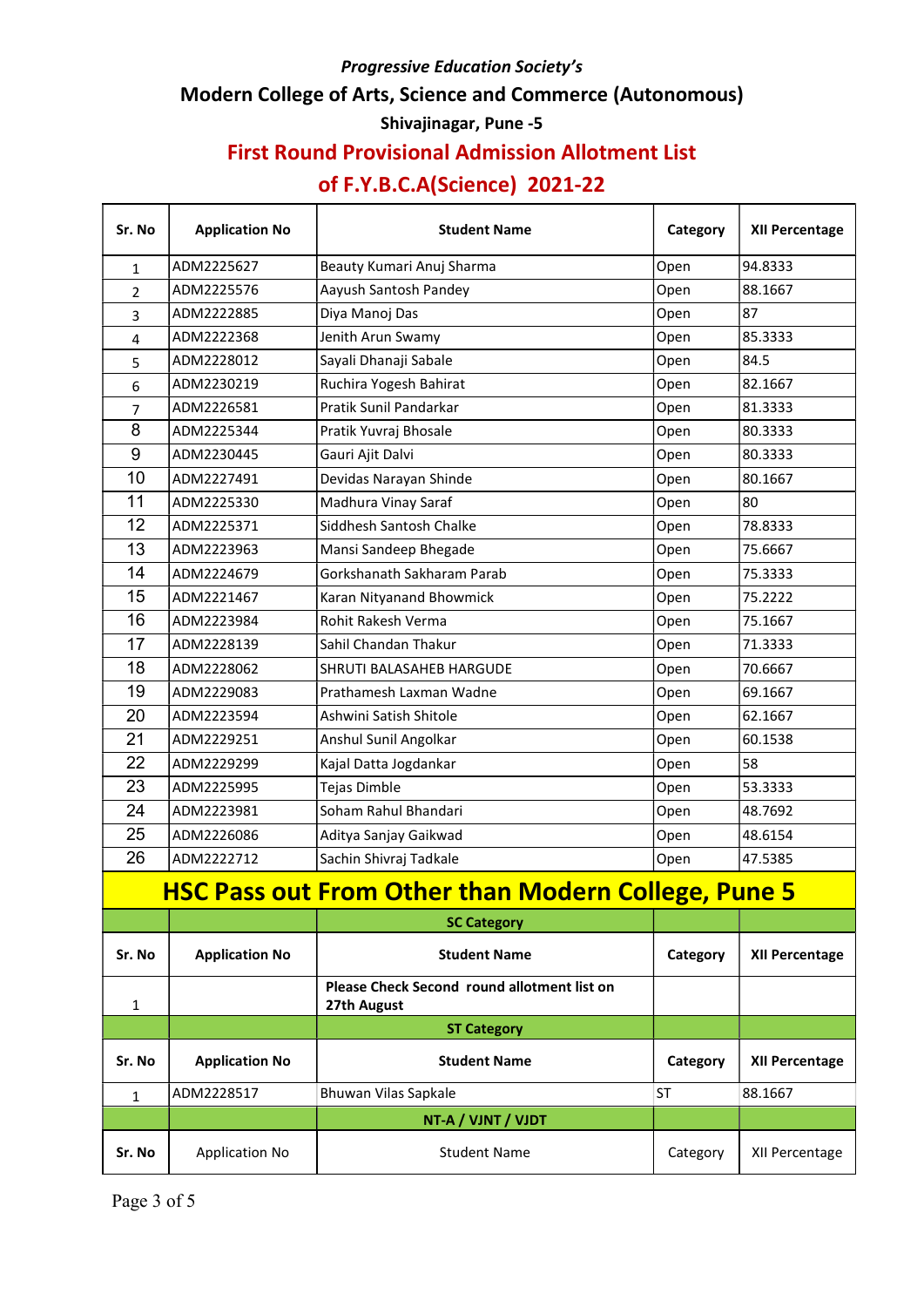#### Modern College of Arts, Science and Commerce (Autonomous)

#### Shivajinagar, Pune -5

## First Round Provisional Admission Allotment List

# of F.Y.B.C.A(Science) 2021-22

| 1            |                       | Please Check Second round allotment list on<br>27th August        |          |                       |
|--------------|-----------------------|-------------------------------------------------------------------|----------|-----------------------|
|              |                       | <b>NT B Category</b>                                              |          |                       |
| Sr. No       | <b>Application No</b> | <b>Student Name</b>                                               | Category | <b>XII Percentage</b> |
| $\mathbf{1}$ |                       | Please Check Second round allotment list on<br>27th August        |          |                       |
|              |                       | <b>NT C Category</b>                                              |          |                       |
| Sr. No       | <b>Application No</b> | <b>Student Name</b>                                               | Category | <b>XII Percentage</b> |
| 1            | ADM2221191            | Tejasraj Rajendra Hadape                                          | NT(C)    | 89.3333               |
|              |                       |                                                                   |          |                       |
|              |                       | <b>NT-D Category</b>                                              |          |                       |
| <b>Sr No</b> | <b>Application No</b> | <b>Student Name</b>                                               | Category | <b>XII Percentage</b> |
| 1            |                       | Please Check Second round allotment list on<br>27th August        |          |                       |
|              |                       | <b>SBC Category</b>                                               |          |                       |
| Sr. No       | <b>Application No</b> | <b>Student Name</b>                                               | Category | XII Percentage        |
| 1            |                       | Please Check Second round allotment list on<br>27th August        |          |                       |
|              |                       |                                                                   |          |                       |
|              |                       | <b>OBC Category</b>                                               |          |                       |
| Sr. No       | <b>Application No</b> | <b>Student Name</b>                                               | Category | XII Percentage        |
| 1            |                       | Please Check Second round allotment list on 27th<br><b>August</b> |          |                       |
|              |                       | <b>EWS Category</b>                                               |          |                       |
| Sr. No       | <b>Application No</b> | <b>Student Name</b>                                               | Category | XII Percentage        |
| 1            | ADM2221044            | Shantabai Bhausaheb Shide                                         | EWS      | 100                   |
| $\mathbf 2$  | ADM2228213            | Siddhi Abhijeet More                                              | EWS      | 90.5                  |
| 3            | ADM2227827            | Sitaram Kerappa Gavali                                            | EWS      | 89.1667               |
| 4            | ADM2221321            | Chinmay Pramod Inamdar                                            | EWS      | 88.6667               |
|              |                       | <b>OPEN Category</b>                                              |          |                       |
| Sr. No       | <b>Application No</b> | <b>Student Name</b>                                               | Category | XII Percentage        |
| $\mathbf{1}$ | ADM2229712            | Rupali Chandrakant Kandrup                                        | Open     | 97.3333               |
|              |                       |                                                                   |          |                       |

Category wise Seat Distribution